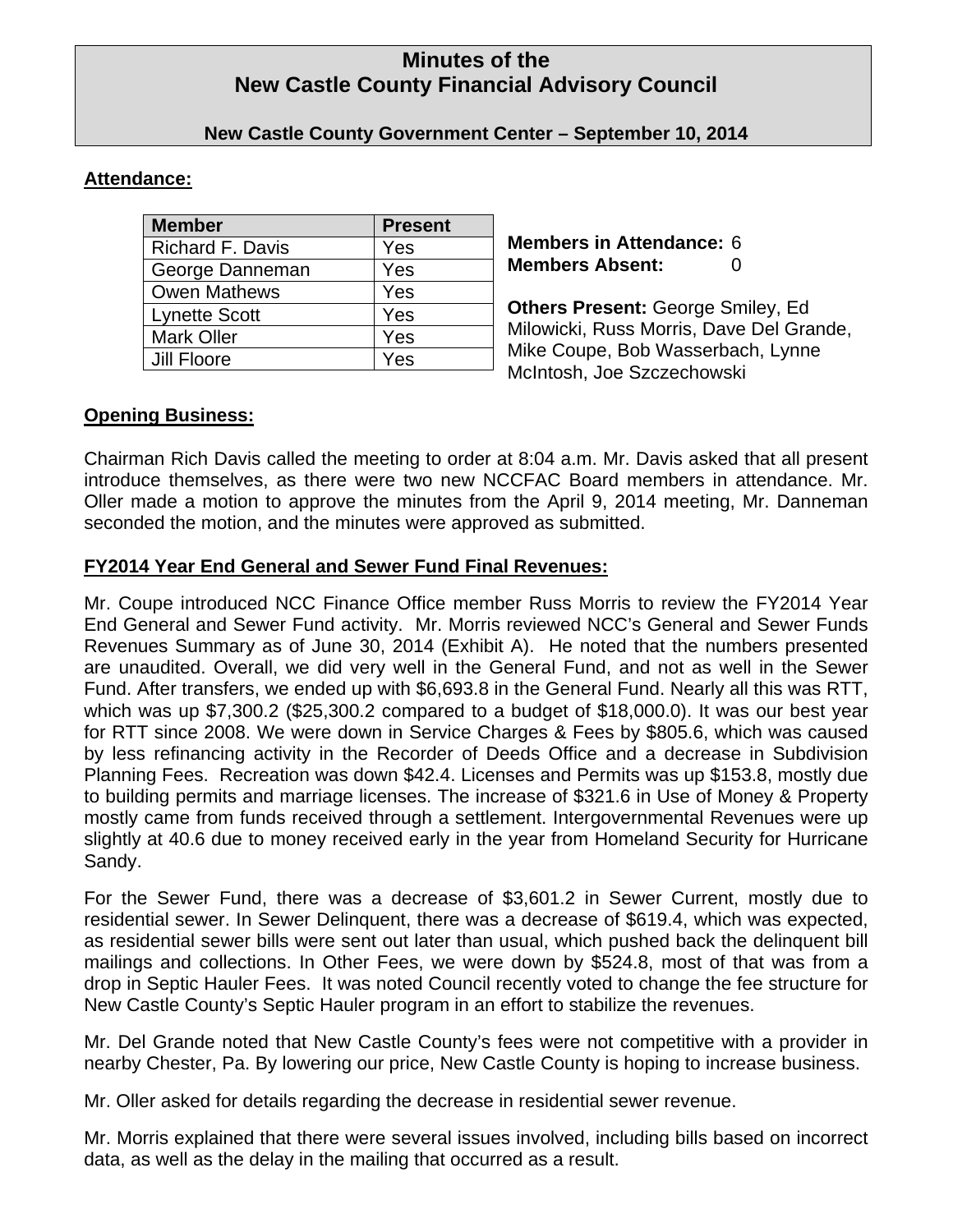Mr. Milowicki noted that the decrease could have been worse, but there was a 3.2% increase in the billing last year.

Mr. Morris explained for the new members that the details for page 1 of Exhibit A are featured on pages 2, 3, and 4 of Exhibit A.

Ms. Flore asked for details regarding why RTT increased so dramatically. There was considerable discussion among the group regarding the impact of large commercial sales on RTT.

Mr. Wasserbach asked for an explanation of the Transfer Tax Reserve Fund for the benefit of the new board members.

Mr. Milowicki explained the policies governing the RTT Reserve Fund.

Mr. Morris continued reviewing Exhibit A. He pointed out the Sheriff Sales have leveled off to an average of 60 to 70 each month. As a result, Sherriff Revenue has averaged just over \$4 million this year. There was a large drop in Recorder of Deeds Revenue after September 2013 due to less home refinancing activity. Register of Wills Revenue had a large spike in revenue in April due to two large estate settlements. Building Permit Revenues have been improving consistently over the last two years. Actual Sewer Charges received were nearly \$4 million under budget overall.

# **FY2014 Budget vs. FY2014 Actual Expenditures (Unaudited):**

Mr. Del Grande reviewed the FY2014 Budget vs. FY2014 Actual as of June 30, 2014 (Exhibit C).

## **General Fund**

Our approved budget as of 7/1/13 was \$166.9 million and we ended up with a final approved budget on 6/30/14 of \$172 million. This was due mainly to two significant items – a drop of \$1.5 million in funding from the State of Delaware to the Department of Public Safety for the Police Pension contribution; and an increase of \$2.5 million to cover the cost of incurred health care costs.

Mr. Del Grande reviewed all of the line items on page 1 of Exhibit C in detail. At the end of the year we were \$2.1 million (1.2%) under our final budget.

## **Sewer Fund**

We started with a \$72.3 million budget and ended up with a \$72.6 million budget. Mr. Del Grande reviewed all of the line items on page 2 of Exhibit C in detail. At the end of the year we were \$1.1 million (1.5%) under our final budget.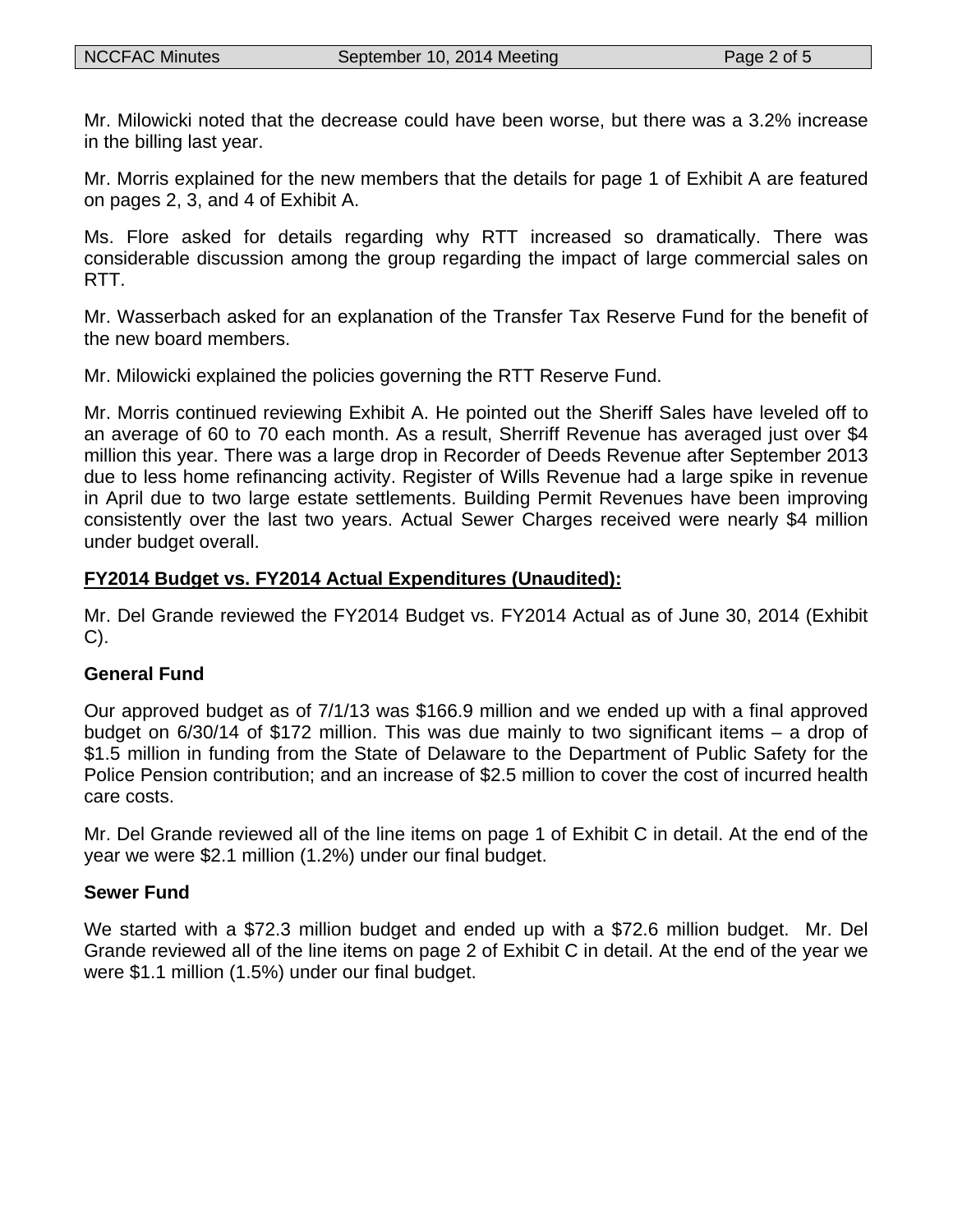# **FY2015 General and Sewer Fund Expenditure Activity A/O August and Forecast:**

Mr. Del Grande reviewed the FY2015 Budget vs. FY2014 Estimated as of August 31, 2014 (Exhibit C, page 3).

## **General Fund**

The 7/1/14 approved budget for FY2015 was \$174.3 million. As of 8/31/14 it is \$174 million, due to the transferring the operating budget match for the Office of Emergency Management to the grants budget, which is an annual process. Mr. Del Grande reviewed all of the line items on page 3 of Exhibit C in detail. As of 8/31/14, we had spent \$49.8 million, which is up 6.5 million over the previous August, but that is due primarily to our debt service schedules and our employee benefit costs

# **Sewer Fund**

There is an approved budget of \$72.3 million, which matches the budget as of today. Spending is up \$3.8 million primarily due to our debt service schedule. There was some discussion among the group regarding New Castle County's ongoing sewer contract negotiations with the City of Wilmington and its effect on the Sewer Fund.

## **FY2015 General and Sewer Fund Revenue Activity a/o August and Forecast:**

Mr. Morris reviewed the NCC's General and Sewer Funds Revenue Summary as of August 31, 2014 (Exhibit B).

## **General Fund**

Real Estate Taxes – We will see the bulk of this revenue come in this month and then a considerable amount will come in during October. We are down in revenue compared to last year, but it will average out over the first four months.

RTT – There was some discussion among the group regarding revenue projections. Through 8/31/14, just over 5 million had been received, which is on track with estimates.

Mr. Morris reviewed all of the General Fund line items on page 1 of Exhibit B in detail.

## **Sewer Fund**

We are expecting better revenues in the Sewer Fund compared to last year.

## **Exhibit B – Charts**

RTT Revenue – We already had one large sale (Eden Square) in the fiscal year. We don't expect another big sale until the end of the year.

Mr. Morris reviewed all of the revenue charts in Exhibit B in detail.

Recorder of Deeds Revenue – We reduced revenues by \$400,000.

Building Permit Revenue – In July and August, we took in more in building permit revenue than we did in the first three months of last year, mostly due to large commercial projects.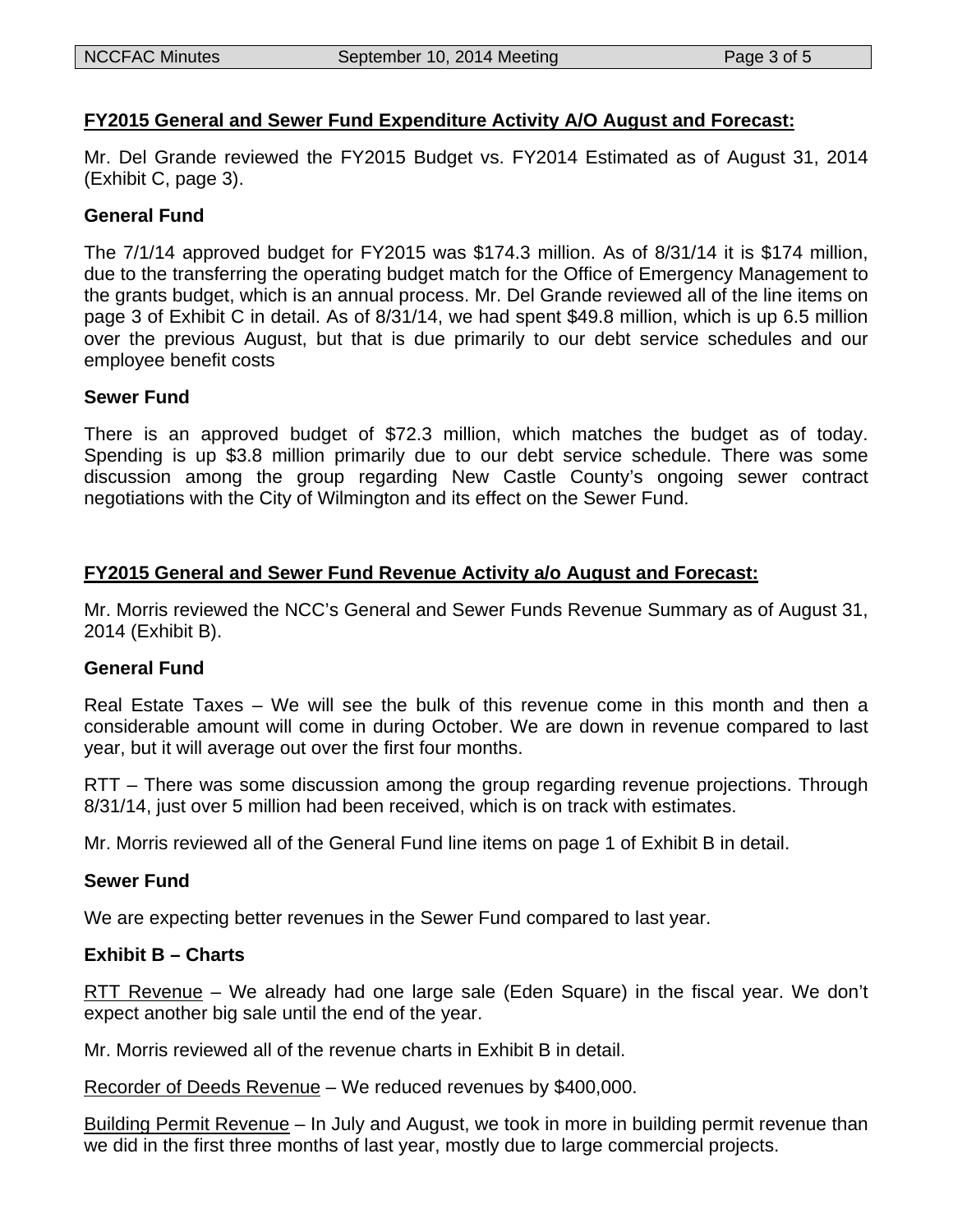Business & Contractor Licenses Revenue – These are about where we expect them to be.

# **Review General and Sewer Fund Checkbooks:**

Mr. Milowicki reviewed the General and Sewer Fund Cash Flow Projections as of June 2014 with the FY2015 Approved Budget/Projected Budget for 2015-2019 (Exhibit F).

The General Fund began FY2015 with \$50.4 million. One thing to notice that has been mentioned before is that to have a balanced budget from 2016 through 2019 we will have to pull money out of reserves to balance those budgets. However, the projections are better than it did eight years ago.

\$1.3 million had to be pulled out of reserves to balance the Sewer Fund for FY2015. We have \$9.4 million going into FY2015. Looking at 2015-2019, using the same various rates of growth, we would have to pull money out of reserves to balance the Sewer Fund budget if there is no sewer rate increase or expenditures are not reduced. By 2017 we will have exhausted all available financial reserves without any type of increase. This is the same picture we had last year.

# **Other Business:**

Councilman Smiley asked the board if it would consider reviewing and commenting on the policies and procedures governing New Castle County's investments. Councilman Smiley said that if the board would agree, Council would pass a resolution formally asking the board to review New Castle County's investment policies and procedures, and make recommendations going forward to Council. He stated that no comments would be solicited regarding past practices.

Councilman Smiley further explained that this would be a one-time review, not an ongoing function of the board. There was some discussion among the board members regarding the scope of the policies that would have to be reviewed. Councilman Smiley provided the membership with two policy documents.

Mr. Oller stated that if the board agreed to review the policies, he might need to recuse himself from participation because he is employed by Wilmington Trust, which provides some of New Castle County's investment services. Mr. Danneman suggested that Mr. Oller might not have to recuse himself, since he disclosed the conflict.

Mr. Wasserbach suggested that New Castle County's risk tolerance would have to be assessed before the board could opine on the policies and procedures.

There was further discussion among the group regarding Councilman Smiley's proposal. The consensus was that the board's input would be on policies and processes only, not on specific investment recommendations.

The board members agreed to review the written policies and allot up to 30 minutes at future NCCFAC meetings to review the individual policies.